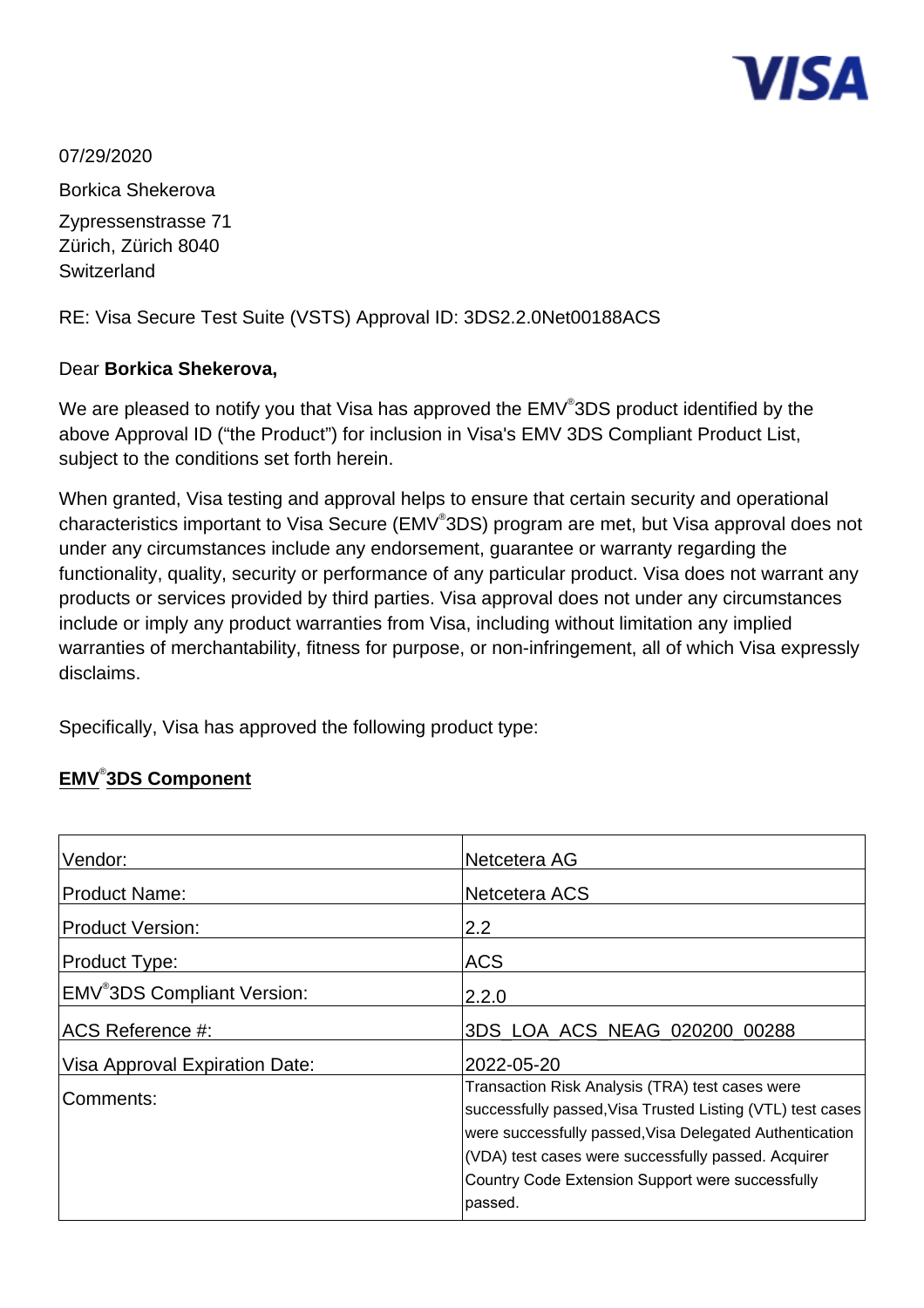Visa performs limited testing to ascertain a product's compliance with applicable specifications. Visa's limited testing program is not designed to establish the functionality of your approved Product in all potential conditions in which it may be used. Visa's approval does not, under any circumstances include or imply any guarantees, assurances, or warranties that the approved Product will operate in all possible settings or in connection or combination with any other approved product.

Visa's approval is limited to products designed to comply with the following specification(s):

EMV® 3-D Secure Protocol and Core Functions Specification, Version 2.2.0

## Evaluated Product

# ACS

This product was tested to ensure that the product could support Visa's EMV<sup>®</sup>3DS Program.

### Scope of Approval

Visa approves the Product for use anywhere in the world.

### **Conditions**

Visa only performs limited testing and the onus is on the manufacturer of the Product to conduct all testing necessary to ensure that the Product interoperates with other Visa approved products and that environmental issues do not adversely affect performance of the Product.

Visa's approval only applies to products that are identical to the Product tested by Visa. A product should not be considered approved by Visa, nor promoted as approved, if any aspect of the product is different from that which Visa tested and approved, even if the product conforms to the basic Product description contained in this letter.

All products must be submitted pursuant to the Visa Secure Test Suite Terms of Service. The approval granted in this letter is subject in all respects to the terms and conditions of VSTS.

The issuance of this letter is further conditioned upon the product maintaining its approval from Visa. Upon the expiration or revocation of the approval granted to the product, this approval is void.

Approval granted by Visa does not supersede additional testing requirements as may be imposed by financial institutions or other customers, network services providers, or Visa Region Specific Requirements. The Manufacturer is encouraged to ensure that testing requirements from all relevant parties are met and approvals granted prior to sale or installation of the product.